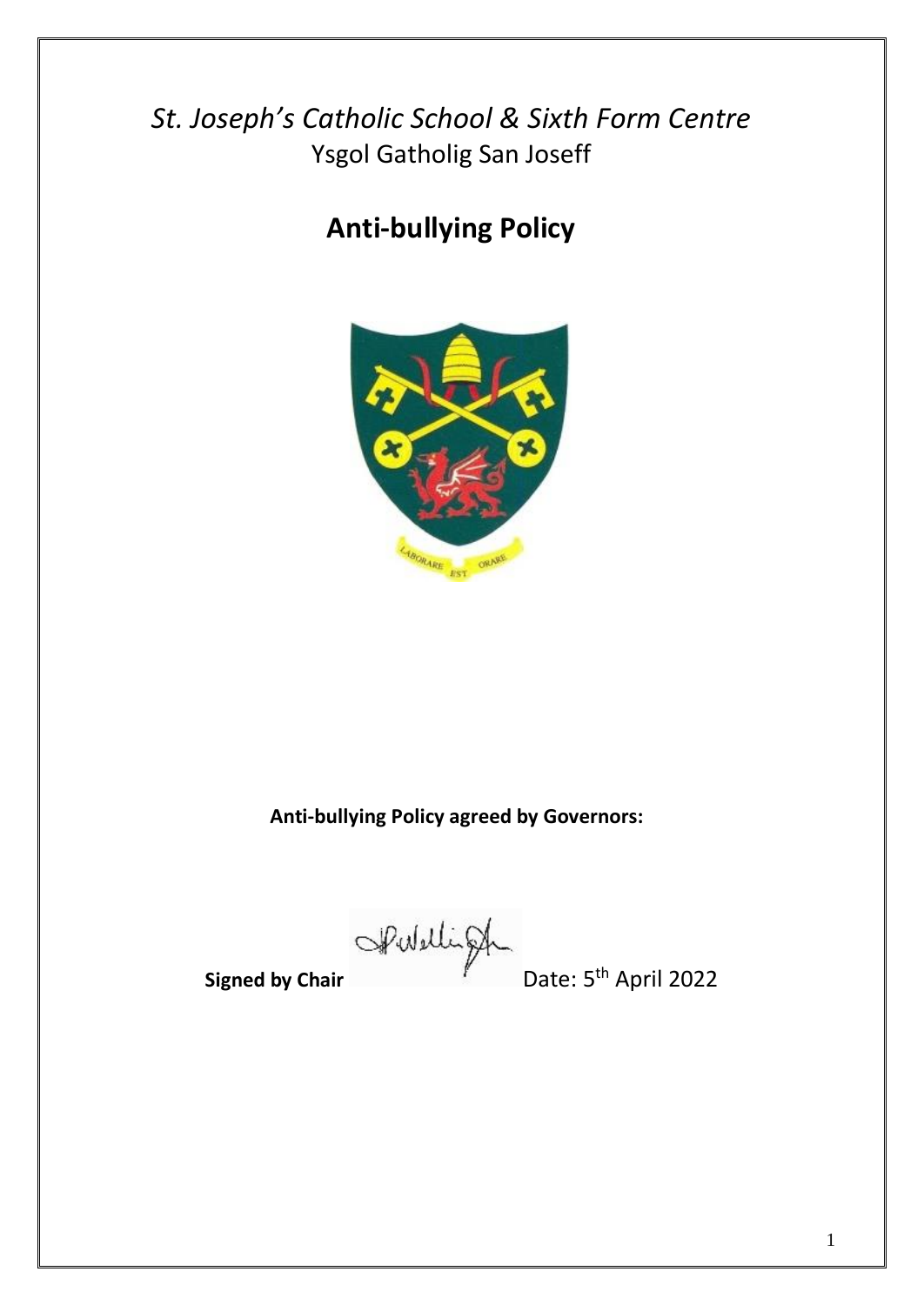## Anti-Bullying Policy

#### **Mission**

#### I have come that they might have life, and have it to the full. (John 10:10)

Our mission is founded on Jesus's call to fullness of life and it is guided by the four purposes of our curriculum.

> **ambitious, capable learners** who are ready to learn throughout their lives, making the most of their gifts and talents.

**healthy, confident individuals** who are ready and committed to lead fulfilling lives as valued members of society.



**enterprising, creative contributors** who are ready to answer their vocations and play a full part in life and work.

**ethical, informed citizens** who understand and appreciate their call to stewardship and are ready to be citizens of Wales and the world.

This policy should be seen as an extension of our Behaviour for Learning Policy, an integral part of the curriculum, providing our young people with an expression of our school's values and an explicit reference point for their moral, social and practical development. Our vision is for everyone in our community to:

- follow the Gospel values of compassion, generosity, empathy, tolerance, and concern for others and for the school environment;
- acknowledge the dignity of every person they meet in school as made in the image of God;
- seek and give forgiveness and to become peace makers;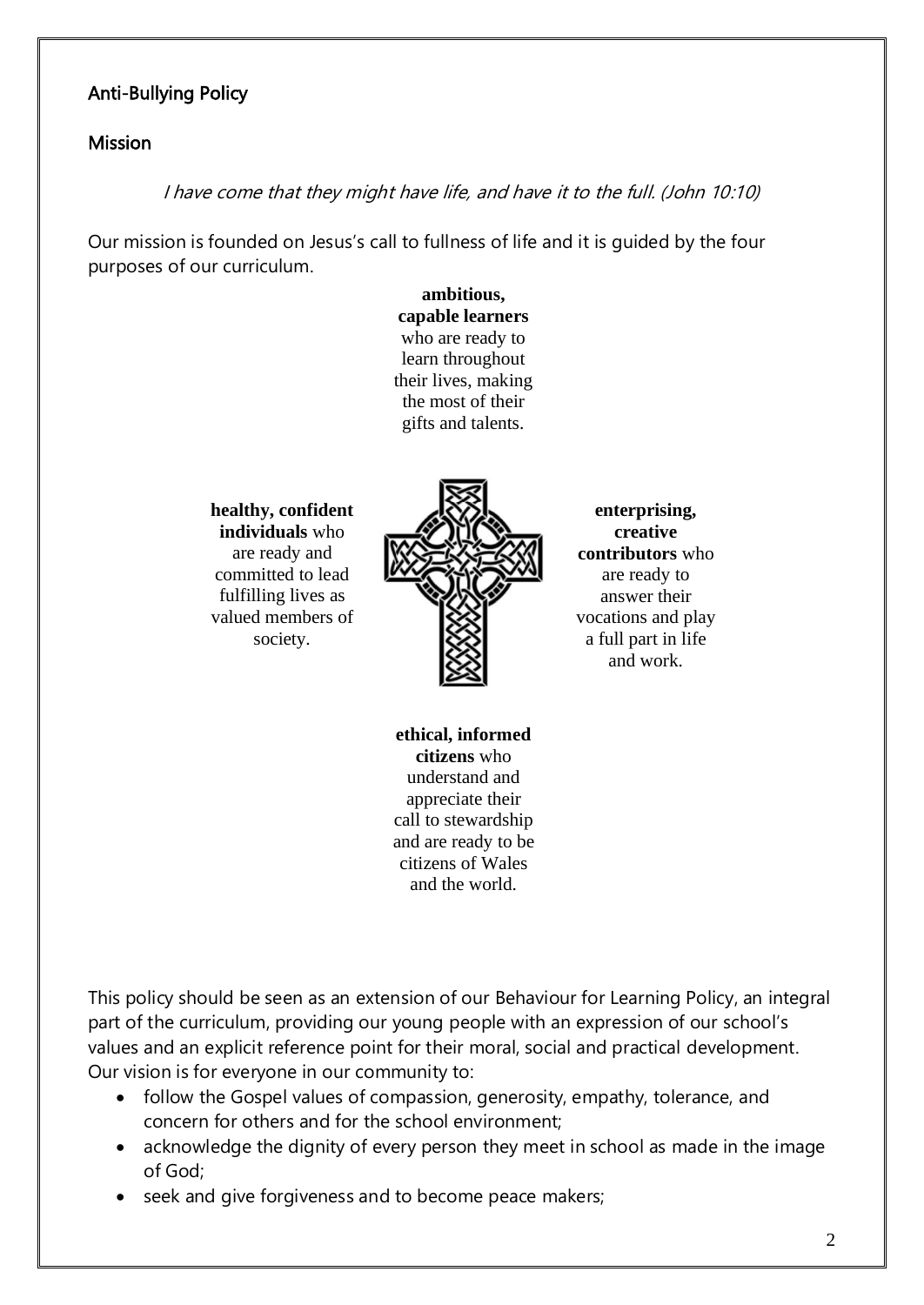• appreciate diversity and to look after the most vulnerable members of the school community.

## Introduction

In accordance with Jesus's call to fullness of life, our stance on anti-bullying recognises the United Nations Convention on the Rights of the Child, particularly the following articles:

#### Article 2 (Non-discrimination)

The Convention applies to every child without discrimination, whatever their ethnicity, gender, religion, language, abilities or any other status, whatever they think or say, whatever their family background;

#### Article 3 (Best interests of the child)

The best interests of the child must be a top priority in all decisions and actions that affect children;

#### Article 4 (Implementation of the Convention)

Governments must do all they can to make sure every child can enjoy their rights by creating systems and passing laws that promote and protect children's rights;

#### Article 12 (Respect for the views of the child)

Every child has the right to express their views, feelings and wishes in all matters affecting them, and to have their views considered and taken seriously. This right applies at all times, for example during immigration proceedings, housing decisions or the child's day-to-day home life;

#### Article 19 (Protection from violence, abuse and neglect)

Governments must do all they can to ensure that children are protected from all forms of violence, abuse, neglect and bad treatment by their parents or anyone else who looks after them;

#### Article 28 (Right to education)

Every child has the right to an education. Primary education must be free and different forms of secondary education must be available to every child. Discipline in schools must respect children's dignity and their rights. Richer countries must help poorer countries achieve this;

## Article 29 (Goals of education)

Education must develop every child's personality, talents and abilities to the full. It must encourage the child's respect for human rights, as well as respect for their parents, their own and other cultures, and the environment;

## Article 39 (Recovery from trauma and reintegration)

Children who have experienced neglect, abuse, exploitation, torture or who are victims of war must receive special support to help them recover their health, dignity, self- respect and social life; and

## Article 40 (Juvenile justice)

A child accused or guilty of breaking the law must be treated with dignity and respect.

Aims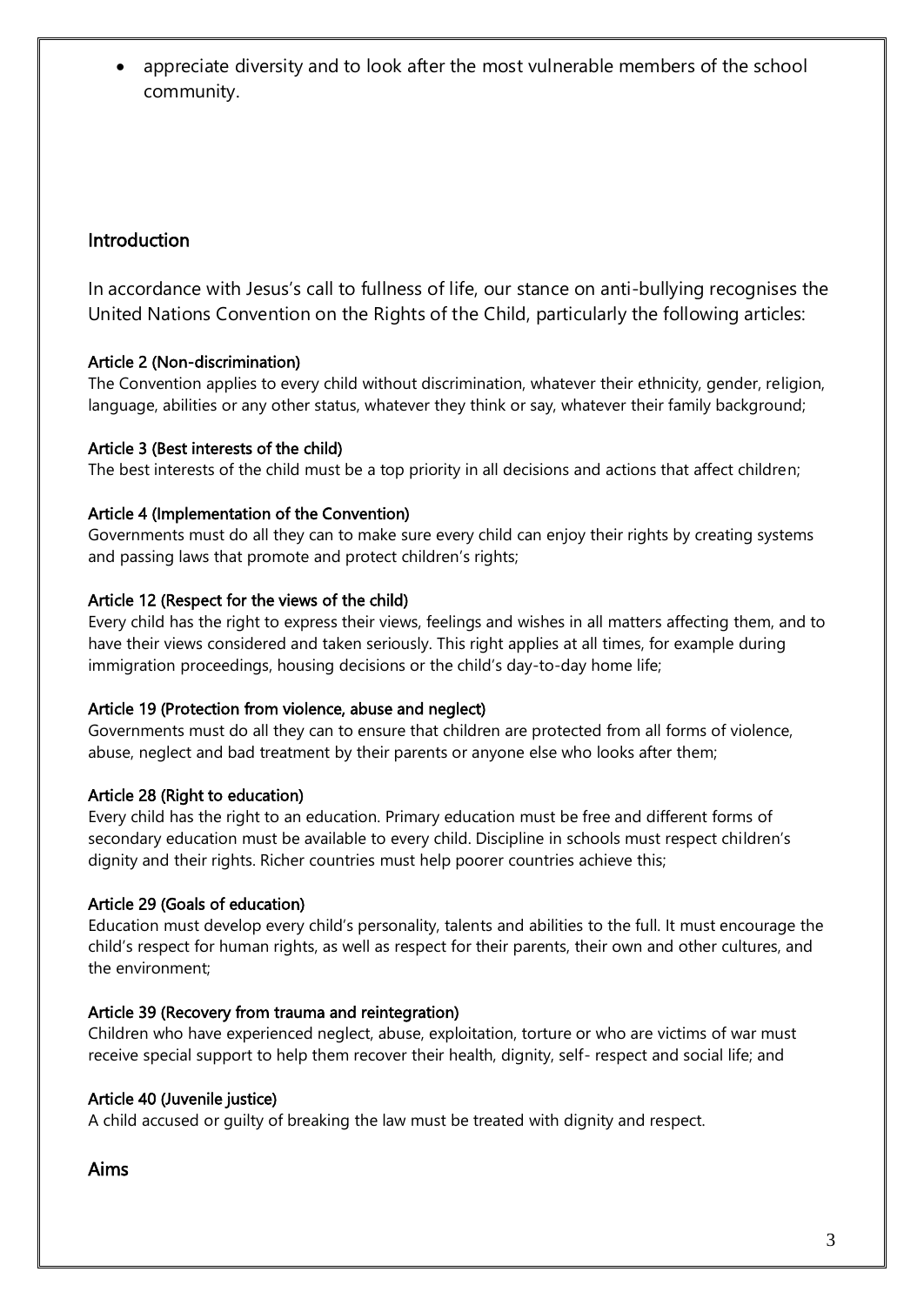- 1. This policy aims to help create a positive environment where learners are able to learn without fear of bullying and/or harassment, in line with the school's core values. The policy outlines what the school will do to prevent bullying and procedures to be applied when identified. The policy has been drawn up with the involvement of the whole school community and should be read, in conjunction with the Behaviour for Learning policy.
- 2. Bullying on whatever grounds is totally unacceptable and something that St Joseph's Catholic School and Sixth Form Centre School will not tolerate. Bullying is in direct conflict with the school's Catholic Christian ethos.

# **Definitions**

There is no legal definition of bullying. However, at St Joseph's, the act of bullying is seen as behaviour that is:

- deliberately hurtful (physically or emotionally);
- repeated or follows a pattern;
- often aimed at certain groups, for example because of race, religion, gender or sexual orientation;
- often based on someone's appearance;
- difficult for victims to defend themselves against.

Bullying takes many forms and can include

- physical bullying, e.g. hitting, pushing, pinching, kicking;
- verbal bullying, such as teasing, making threats and/or name-calling;
- sexist or sexual bullying, e.g. harassment, groping, 'upskirting', suggestive sexual comments or innuendo, the use of humiliating sexist language;
- cyber-bullying bullying via mobile phone or online (for example via email, and often using forms of social media networks);
- being threatened or forced to do to things, e.g. hand over money;
- being ignored or left out.

Often perpetrators of these behaviours may not consider their actions to be 'bullying'. Nevertheless, the school takes incidents of bullying very seriously. It is recognised that these actions may not always take place within the school grounds and/or during the school day. However, any learner of the school is subject to sanctions, which may include police intervention.

## When is it not bullying?

The following are examples of unacceptable behaviour but are not examples of bullying:

- a disagreement or falling out;
- an argument or one-off fight;
- relationship issues where children or young people need to learn how to get along better;
- someone being 'nasty' with unkind or disrespectful words or action.

Of course, all unacceptable behaviour must be challenged, whether bullying or not.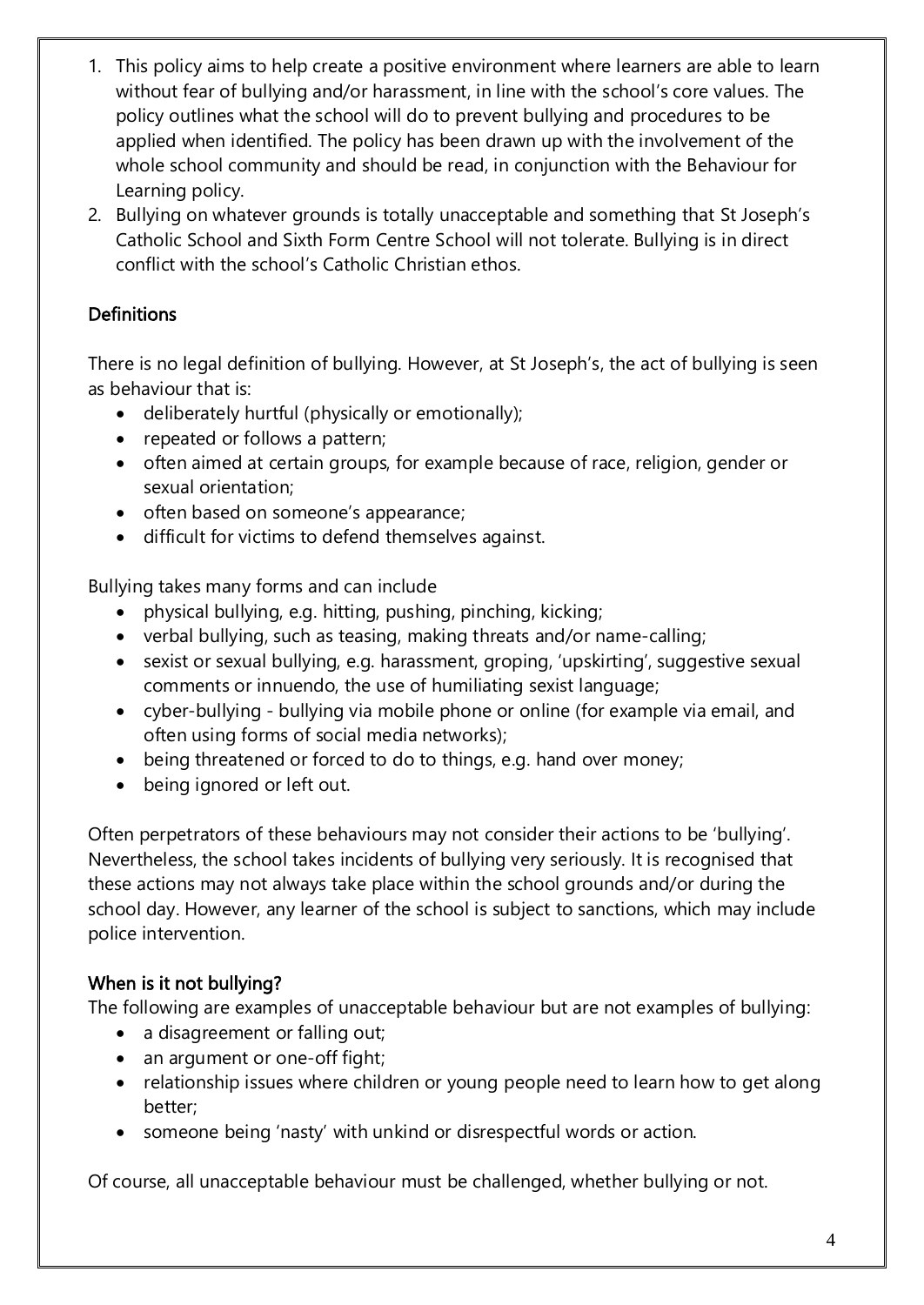This anti-behaviour policy is closely related to our Behaviour for Learning policy. As outlined there, all our learners are expected to:

- Behave in an orderly, calm and safe manner;
- Wear the correct uniform at all times;
- Show respect to all members of the school community;
- Arrive to school and lessons on time, with the correct equipment;
- In lessons, behave in a manner which allows everyone to learn;
- Move quietly and calmly around the school;
- Treat the school buildings and school property with respect;
- Follow sanctions when given without dispute/conflict; and
- Refrain from behaving in a way that presents the school in a negative way to others.

All cases of alleged bullying should be reported to a member of staff, usually the form tutor or the class teacher. The teacher should deal with the incident in accordance with the Behaviour for Learning policy, but they must also report it as a bullying incident to the relevant Head of Year, who will be able to track and monitor behaviours for any patterns or repetitions.

# Preventing, identifying and responding to bullying

At St Joseph's, we will seek to:

- Work with staff and outside agencies to identify and record different forms of bullying (Appendix 1: BIF);
- Actively provide systematic opportunities to develop learners' social and emotional skills, including their resilience;
- Promptly investigate alleged incidents of bullying;
- Work with victims of bullying to offer professional and confidential support;
- Utilise opportunities for addressing bullying through the curriculum, displays, peer support and the School Council;
- Train all staff including lunchtime staff and learning coaches, teaching assistants and support staff to identify bullying and follow school policy and procedures on bullying. Training needs will be reviewed annually for all members of staff;
- Actively create "safe spaces" for vulnerable children and young people;
- Where appropriate use trained mediators (e.g. Police Schools Liaison Officers) in achieving a suitable resolution;
- Continuously review and update policy in line with best practice and findings; and
- Contact relevant outside agencies where appropriate.

We will seek to involve learners by:

- Regularly canvassing learners' views on the extent and nature of bullying;
- Ensuring learners know how to express worries and anxieties about bullying;
- Ensuring all learners are aware of the range of sanctions that may be applied against those engaging in bullying;
- Involving learners in anti-bullying campaigns in schools;
- Offering support to learners who have been bullied; and
- Working with learners who have been bullied in order to address the problems they have.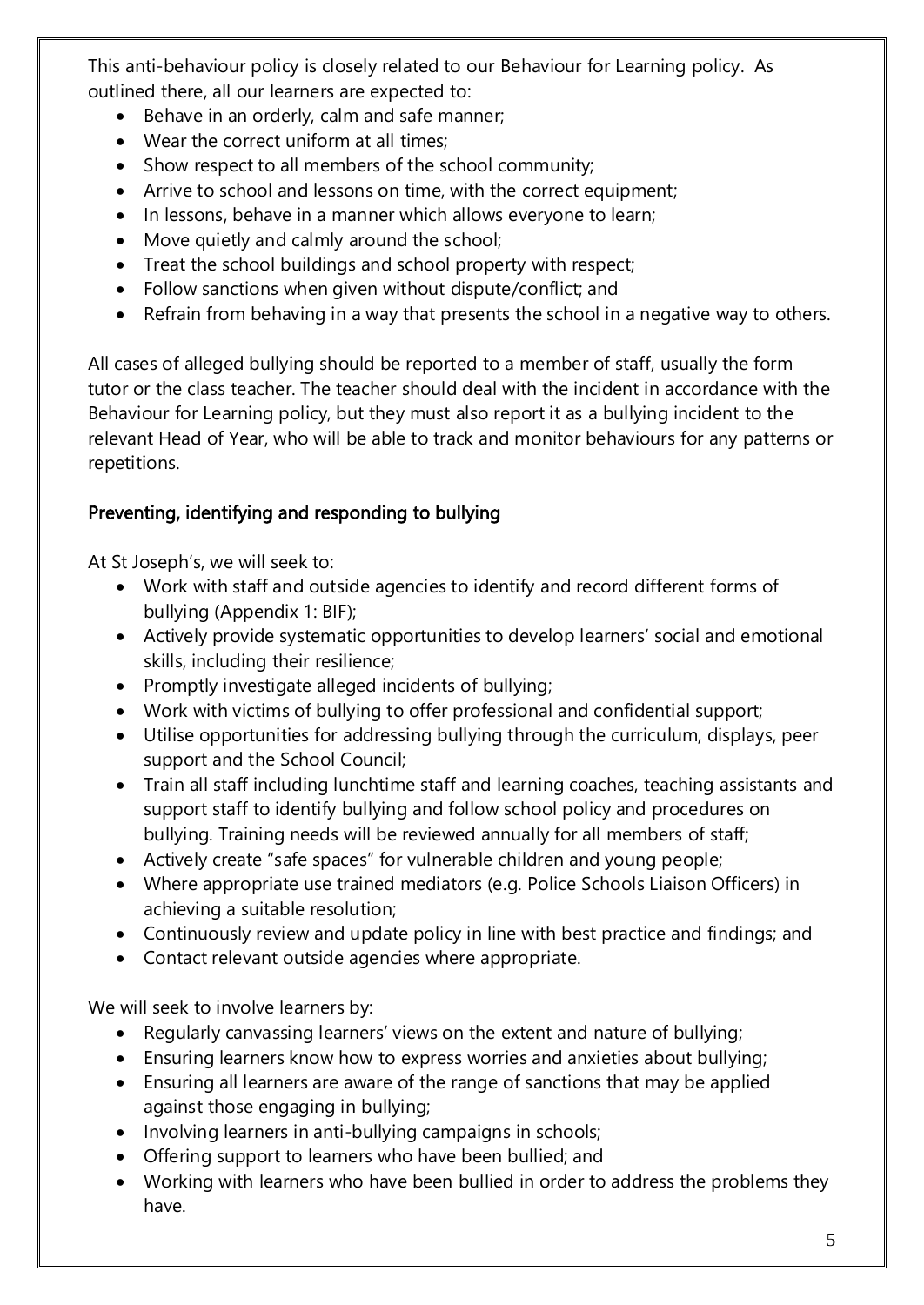We will seek to work closely with families to:

- Ensure that parents and carers know whom to contact if they are worried about bullying;
- Ensure parents and carers know about our policy by publicising it on the school website and giving guidance on how to use it effectively;
- Ensure parents and carers know where to access independent advice about bullying; and
- Work with parents, carers and the local community to address issues beyond the school gates that give rise to bullying.

# Responsibilities

The success of the policy is reliant on the consistent approach undertaken by staff in response to alleged bullying and an acceptance by the whole school community, that bullying is not tolerated and understands the steps that will be taken to both prevent and respond to bullying.

It is the responsibility of:

- School Governors to take a lead role in monitoring and reviewing this policy;
- Teaching and support staff to read this policy and implement it accordingly;
- The Headteacher to communicate the policy to the school community;
- Learners to abide by the policy;
- Parents and carers to cooperate with the school policy.

# Anti-bullying staged approach to sanctions and support

As with the Behaviour for Learning policy, the school makes use of a graduated response to managing bullying (see Appendix 2). This approach follows a six-stage model to ensure that sanctions for bullying are applied fairly and consistently. Standardised letters to accompany each stage are in place to support parents and carers (Appendix 3);

Where a learner has reached stage 5 of the graduated response, the school will have to consider whether to refer the learner to the local authority to seek an alternative to permanent exclusion from the school.

# Support for victims of bullying

The pastoral team will check at regular intervals on the welfare of learner who is the victim of bullying. This may be on a more regular basis within the first two weeks on an incident being reported. However, our intention is to ensure that any victim of bullying receives the necessary support to ensure they feel safe at school.

While the graduated response highlights the sanctions for perpetrators of bullying, we do also rely on learners, parents and carers to report incidents and/or any repetition of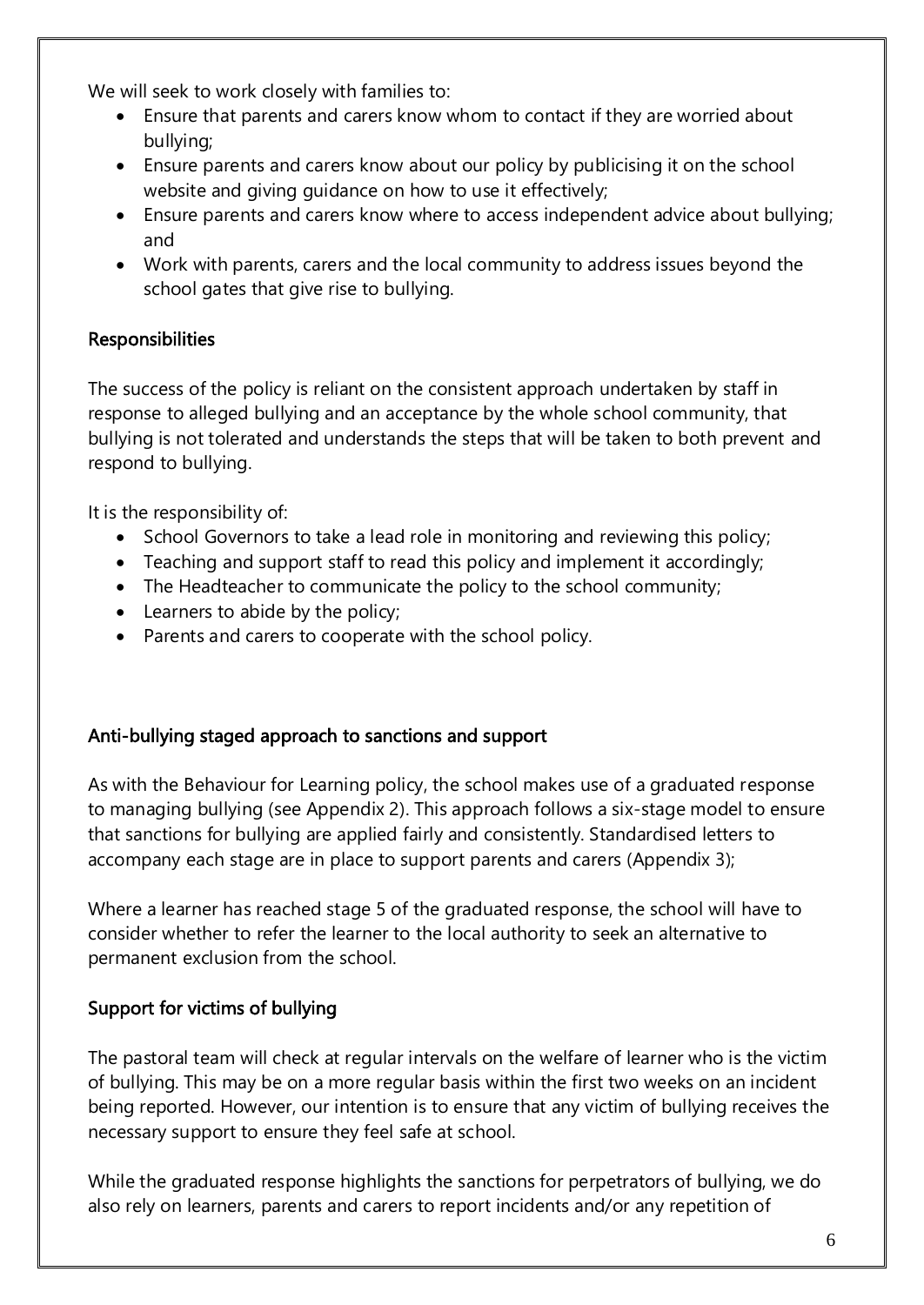incidents. It is important to understand that the school cannot take action if it is not made aware.

# Staff training

All staff will be provided with training on managing incidents of bullying as part of annual safeguarding training. Additional training will be provided to key pastoral staff who have a defined role in managing incidents of bullying (in terms of working closely with the victim and perpetrator).

Individual advice, support and strategies to support staff, at all levels, is provided on an ongoing basis by Heads of Year and the Senior Leadership Team.

Date of Review: April 2023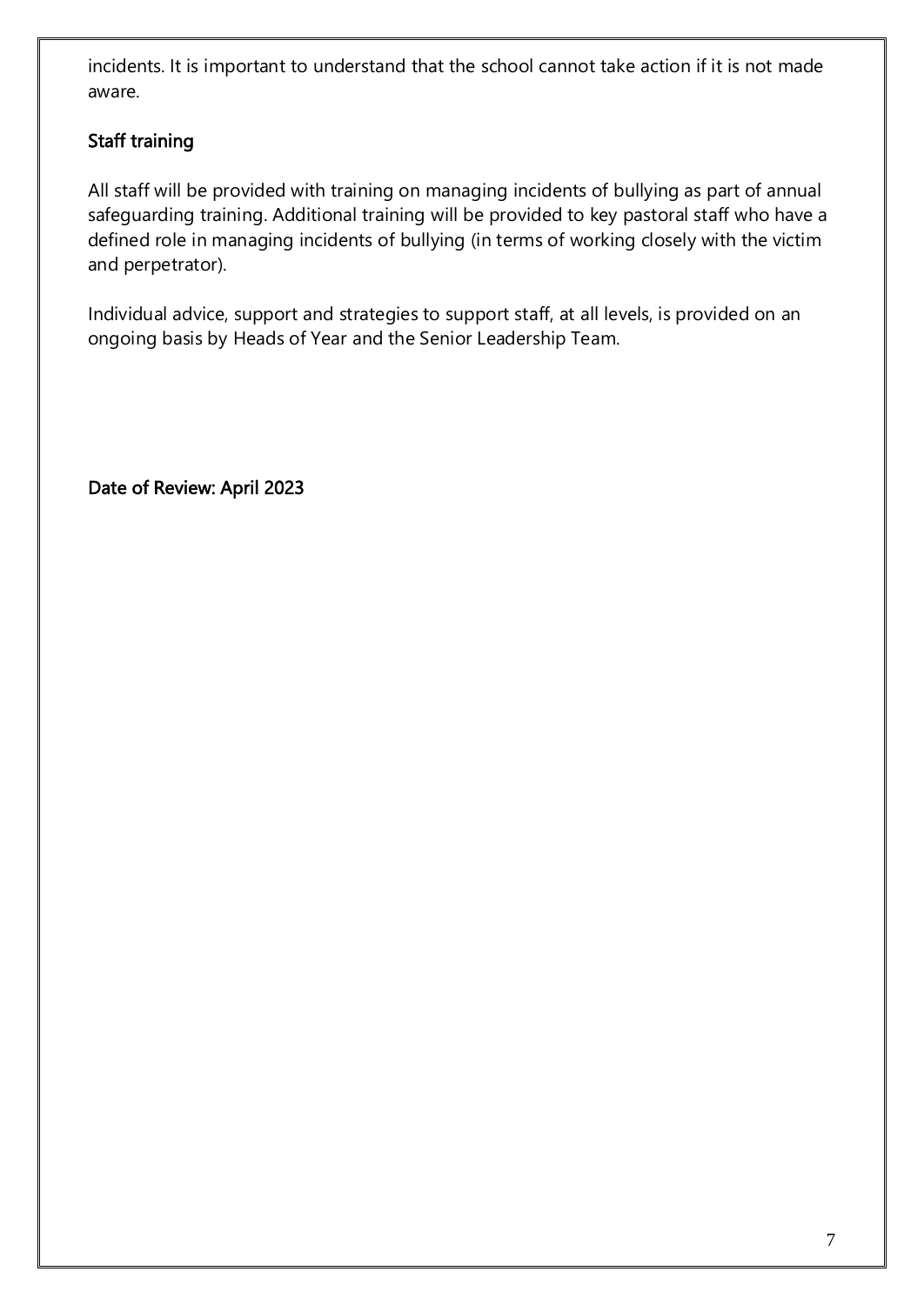## APPENDIX 2

## Graduated Response to Incidents of Bullying

The following stages will apply where an investigation concludes that alleged bullying did take place. The graduated response is designed to support incidents of bullying and/or persistent incidents. In addition to being issued with warnings (informal and formal), it may be necessary to issue additional sanctions (e.g. via ClassCharts). Additionally, the school reserves the right to escalate the response for extreme incidents in line with the Welsh Government Guidance on 'Exclusion from Schools and PRU' (255/2019).

## Stage 1: Awareness Meeting

Learner identified as a perpetrator of bullying behaviours meets with their Head of Year. Supportive strategies will be shared with the learner to help modify behaviours. The incident is logged on the central register and discussed along with perceived involvement and behaviours displayed. Families informed as appropriate by telephone, email or text.

## Stage 2: Informal Warning

Further incident as a perpetrator of bullying behaviours towards the same victim or another learner. The incident is logged and the learner has a further meeting with their Head of Year. The incident is discussed along with perceived involvement, behaviours displayed and suggested resolution to the situation. Previously shared supportive strategies will be reinforced to help modify behaviours. An informal warning letter is issued and families are invited to meet with the child's Head of Year. This warning will remain on the learner's file for a period of six months from the date of issue. However, it will no longer be considered beyond this point, providing there are no further incidents.

## Stage 3: Formal Warning

Further or ongoing incidents of bullying, or a number of reported incidents with different victims. The incident is logged. A formal warning letter is issued. The learner and his/her family are invited to a meeting with the Deputy Head. A formal plan will be devised and monitored to help support the learner to change their behaviours. For more serious cases, where considering the entire behaviour of a learner the Deputy Head has the discretion to issue a Formal Warning without issuing an informal warning. A formal warning will last for a minimum of twelve months from the date of issue. However, it will no longer be considered beyond this point, providing there are no further incidents.

# Stage 4: Leadership Team Conduct Panel

Continued bullying of a learner or a number of learners. The incident is investigated and logged. The perpetrator and his/her family will be required to attend a Leadership Team Conduct Panel, chaired by the Headteacher, where a suggested way forward will be discussed along with potential consequences should bullying behaviours continue. A formal plan will be issued and/or updated. This panel may vary the plan and or extend the period of the Formal Warning.

## Stage 5: Governors Conduct Panel